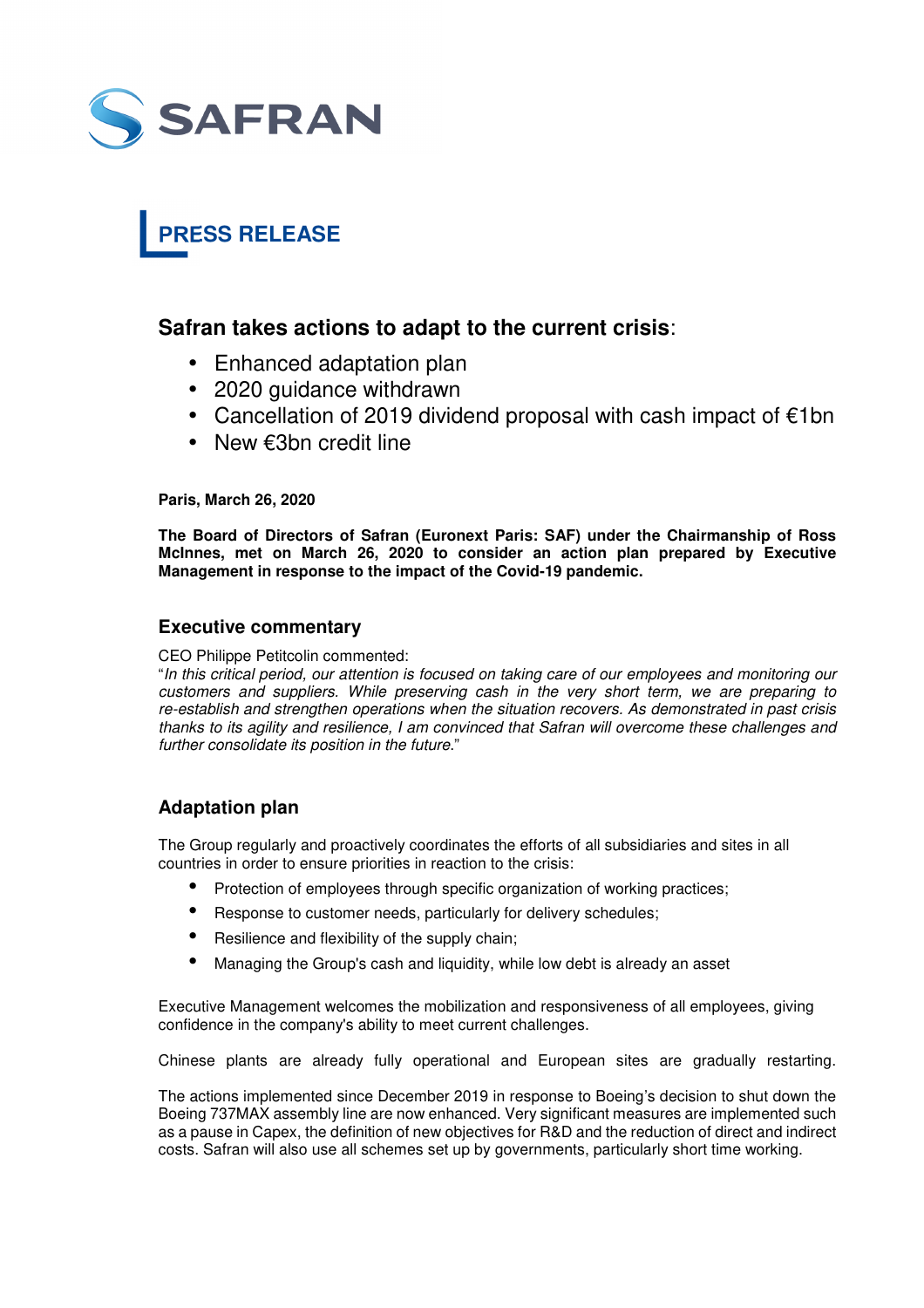

## **2020 guidance**

Given the unprecedented nature of the situation and the remaining uncertain impact for its customers of worldwide measures taken to contain the pandemic, Safran is withdrawing its 2020 guidance previously announced.

When impacts on the business and the adjustment measures can be assessed with sufficient precision, Safran will share them with the financial community.

#### **2019 Dividend**

Safran's Board of Directors has decided not to propose to the Annual General Meeting of shareholders the payment of a dividend in 2020 for the 2019 financial year.

The previously announced dividend of  $\epsilon$  2.38 per share reflected Safran's very good performance in 2019 and the outlook for 2020 as it prevailed last February when the Board met. Based on the number of shares in circulation, the payment of the dividend would have represented an outflow of around € 1 billion in June 2020.

In a spirit of responsibility vis-à-vis Safran's stakeholders, this decision preserves the Group's resources in order to protect employees, maintain continuity of its operations, notably for its suppliers, support its customers and ensure liquidity in uncertain times.

## **Annual General Meeting**

Safran's Annual General Meeting will be called on May 28, 2020 at the Safran Campus – 32, rue de Vilgénis, 91300 Massy (France).

The date, venue and conditions of shareholder attendance are likely to change for public health reasons and/or regulatory/legal reasons. In particular, it may be necessary to hold the Meeting behind closed doors, without any shareholders being physically present.

We will therefore strongly encourage shareholders to vote by post (or online before the Meeting), or to give proxy to the Chairman of the Meeting.

We will also invite shareholders to regularly check the 2020 Annual General Meeting section of the Company's website to obtain the latest information: https://www.safrangroup.com/finance/assemblee-generale.

## **Liquidity**

As of December 31, 2019, the Group's net financial debt was as follows:

- Cash and cash equivalents at €2,632M,
- interest-bearing financial liabilities at €(6,779)M,
- and debt hedging instruments at €33M.

Between January 1, 2020 and March 24, 2020, net financial debt improved by around € 900m (data not audited). To date, cash and cash equivalents amount to €3.1bn (unaudited data), of which € 2.8bn (unaudited data) are available immediately or within 90 days.